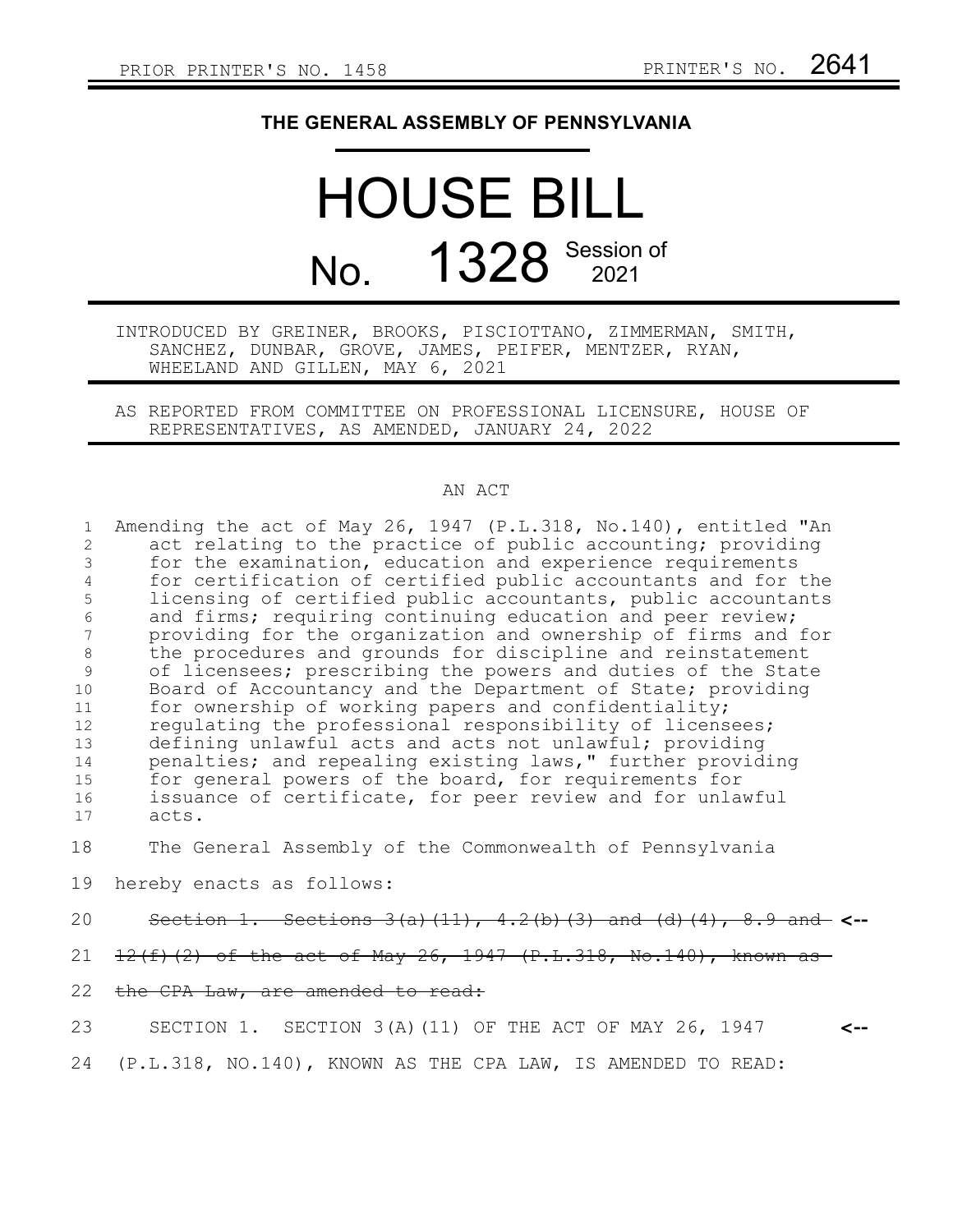Section 3. General Powers of the Board.--(a) The Board shall have the power: 1 2

\* \* \* 3

(11) To promulgate and amend rules [of professional conduct], including adoption of AICPA's Code of Professional Conduct A NATIONALLY RECOGNIZED CODE OF PROFESSIONAL CONDUCT, uniformly applicable to certified public accountants and public accountants, appropriate to establish and maintain a high standard of integrity, objectivity and dignity by certified public accountants, public accountants and firms. **<-- <--** 4 5 6 7 8 9 10

\* \* \* 11

SECTION 2. SECTION 4.2(B) INTRODUCTORY PARAGRAPH AND (3) AND **<--** (D)(4) OF THE ACT ARE AMENDED AND THE SECTION IS AMENDED BY ADDING A SUBSECTION TO READ: 12 13 14

Section 4.2. Requirements for Issuance of Certificate.--\* \* \* 15 16

(b) **[**Before**]** EXCEPT AS PROVIDED UNDER SUBSECTION (B.1), BEFORE an individual may take the examination, the board shall be satisfied that the individual: **<--** 17 18 19

\* \* \* 20

(3) has graduated with: 21

(i) a baccalaureate or higher degree from a college or university accredited by a nationally recognized accrediting agency recognized by the United States Department of Education, or a college or university approved by the board, and completed a total of one hundred fifty semester credits of post-secondary education, including at least a total of twenty-four semester credits of accounting and auditing, business law, economics, technology, finance or tax subjects of a content satisfactory to the board and an additional twelve semester credits in 22 23 24 25 26 27 28 29 30

20210HB1328PN2641 - 2 -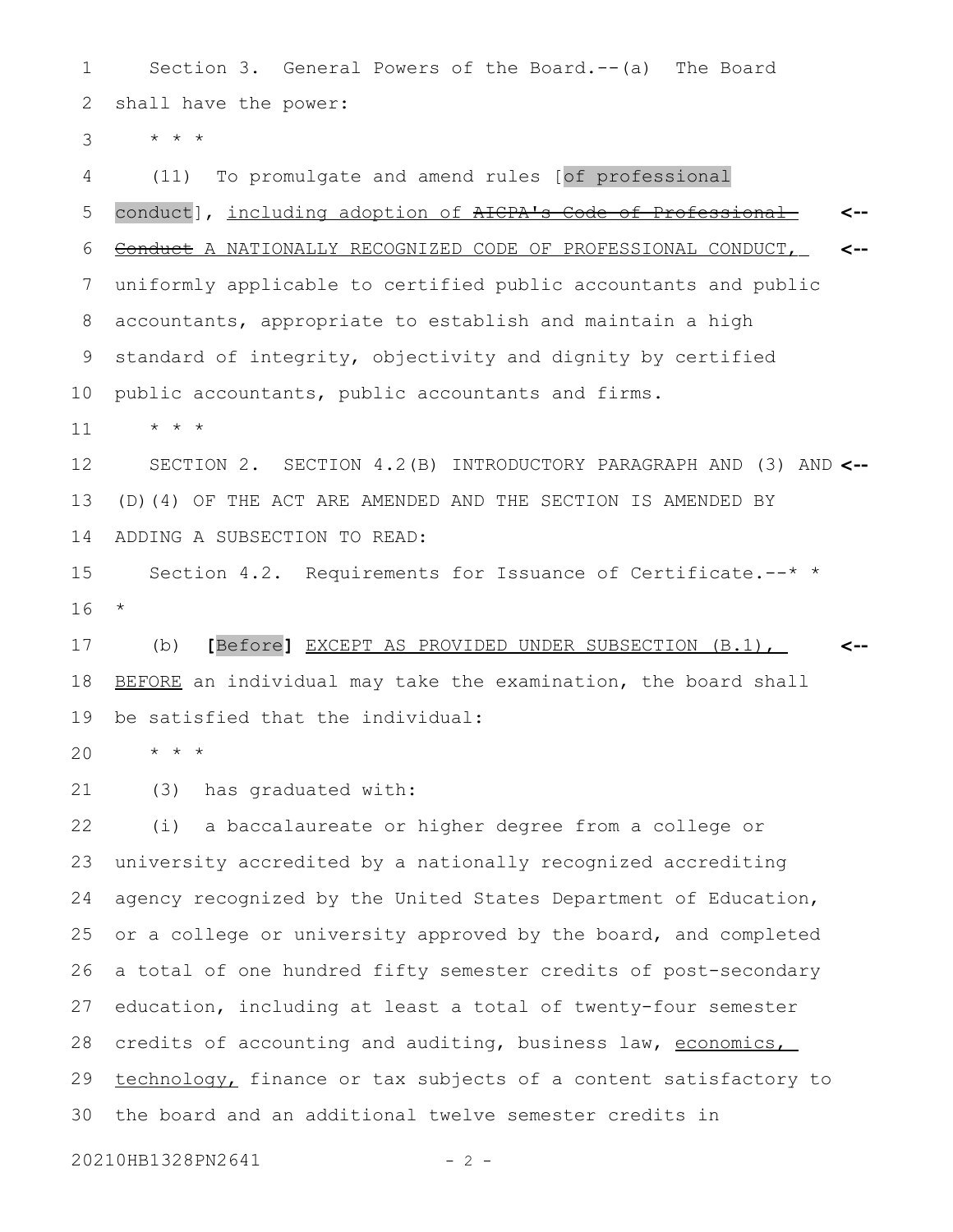accounting and auditing subjects or tax subjects of a content satisfactory to the board, not necessarily as part of the individual's undergraduate or graduate work; 1 2 3

(ii) a baccalaureate degree from a college or university accredited by a nationally recognized accrediting agency recognized by the United States Department of Education, or a college or university approved by the board, and completed at least a total of twenty-four semester credits, which credits shall be in accounting and auditing, business law, economics, technology, finance or tax subjects of a content satisfactory to the board, not necessarily as a part of his undergraduate work; or 4 5 6 7 8 9 10 11 12

(iii) a Master's Degree or other post-graduate degree from a college or university accredited by a nationally recognized accrediting agency recognized by the United States Department of Education, or a college or university approved by the board, and completed at least a total of twenty-four semester credits, which credits shall be in accounting and auditing, business law, economics, technology, finance or tax subjects of a content satisfactory to the board, not necessarily as part of his undergraduate or graduate work. 13 14 15 16 17 18 19 20 21

(B.1) AN INDIVIDUAL MAY TAKE THE EXAMINATION ON OR AFTER THE **<--** EFFECTIVE DATE OF THIS SUBSECTION IF THE BOARD IS SATISFIED THAT THE INDIVIDUAL MEETS THE REQUIREMENTS UNDER SUBSECTION (B)(1) AND (2) AND HAS COMPLETED A TOTAL OF ONE HUNDRED TWENTY SEMESTER CREDITS OF POST-SECONDARY EDUCATION. 22 23 24 25 26

\* \* \* 27

(d) Before an individual may be issued a certificate, the board shall be satisfied that the individual has completed at least one year of experience that: 28 29 30

20210HB1328PN2641 - 3 -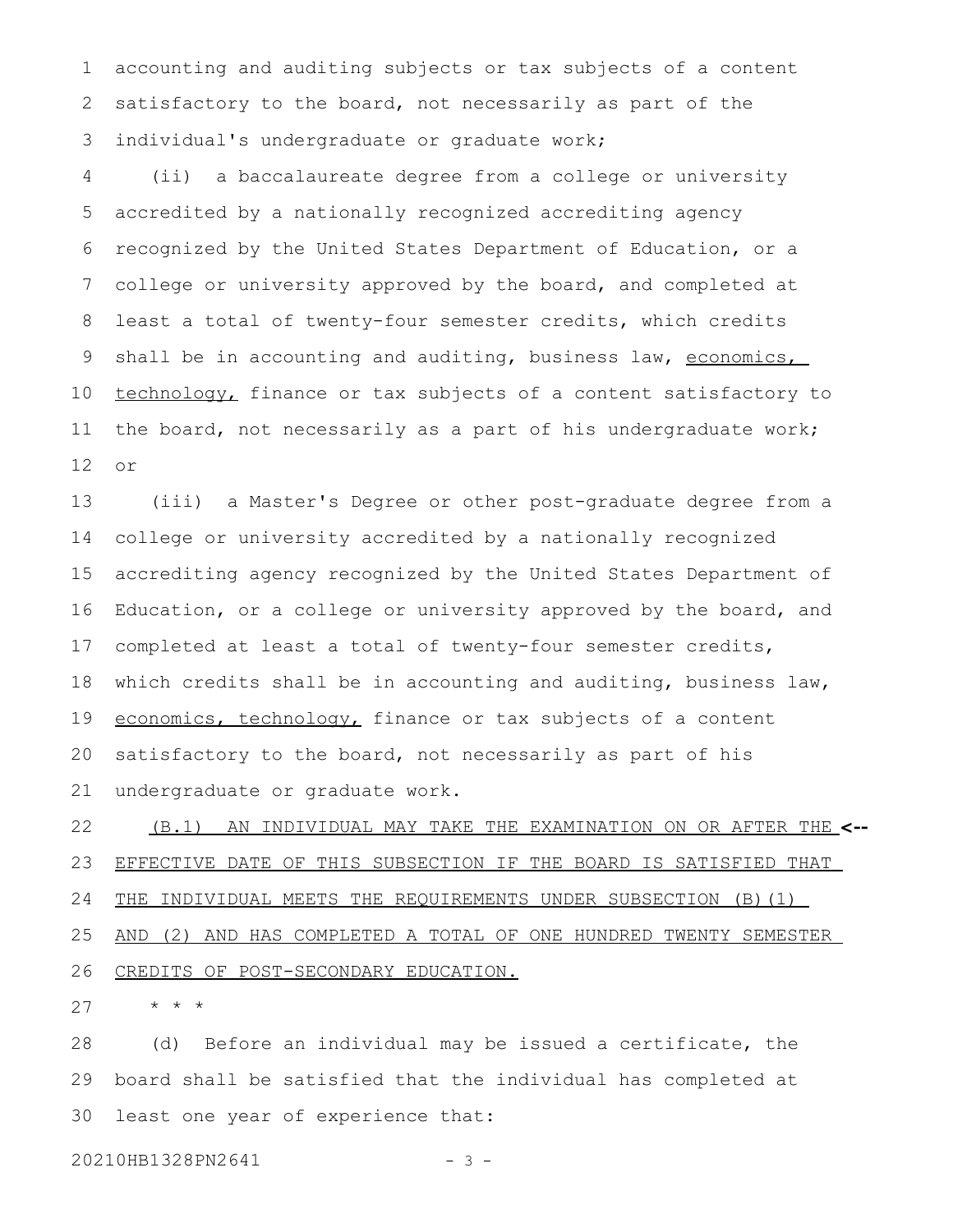\* \* \* 1

(4) was verified by an individual with a current license to practice public accounting as a certified public accountant or public accountant in this Commonwealth or another state or a substantially equivalent licensed individual from a foreign country. 2 3 4 5 6

\* \* \* 7

SECTION 3. SECTIONS 8.9 AND 12(F)(2) OF THE ACT ARE AMENDED **<--** TO READ: 8 9

Section 8.9. Peer Review.--(a) As a condition for granting a firm a renewal license, or an initial license in the case of a firm that has previously been engaged in practice in another jurisdiction, the board shall require that the firm [undergo a peer review in accordance with this section] be enrolled in a board-approved peer review program unless the firm meets one of the exemptions in subsection (g). The initial or renewal license application of a firm that does not meet one of those exemptions shall include a certification that the firm is in compliance with this section and shall state the name of the organization administering the firm's most [recent] recently accepted peer review, the date of acceptance of that peer review and the period covered by that peer review. The board shall not require submittal of the letter of acceptance, peer review report, [letter of comment,] letter of response or working papers related to the peer review [process, but the board may require the organization administering the firm's most recent peer review to confirm the date of acceptance and the period covered by that peer review. As used in this section, the term "firm" includes, but is not limited to, a sole practitioner.]. The board shall verify the date of acceptance and period covered by 20210HB1328PN2641 - 4 -10 11 12 13 14 15 16 17 18 19 20 21 22 23 24 25 26 27 28 29 30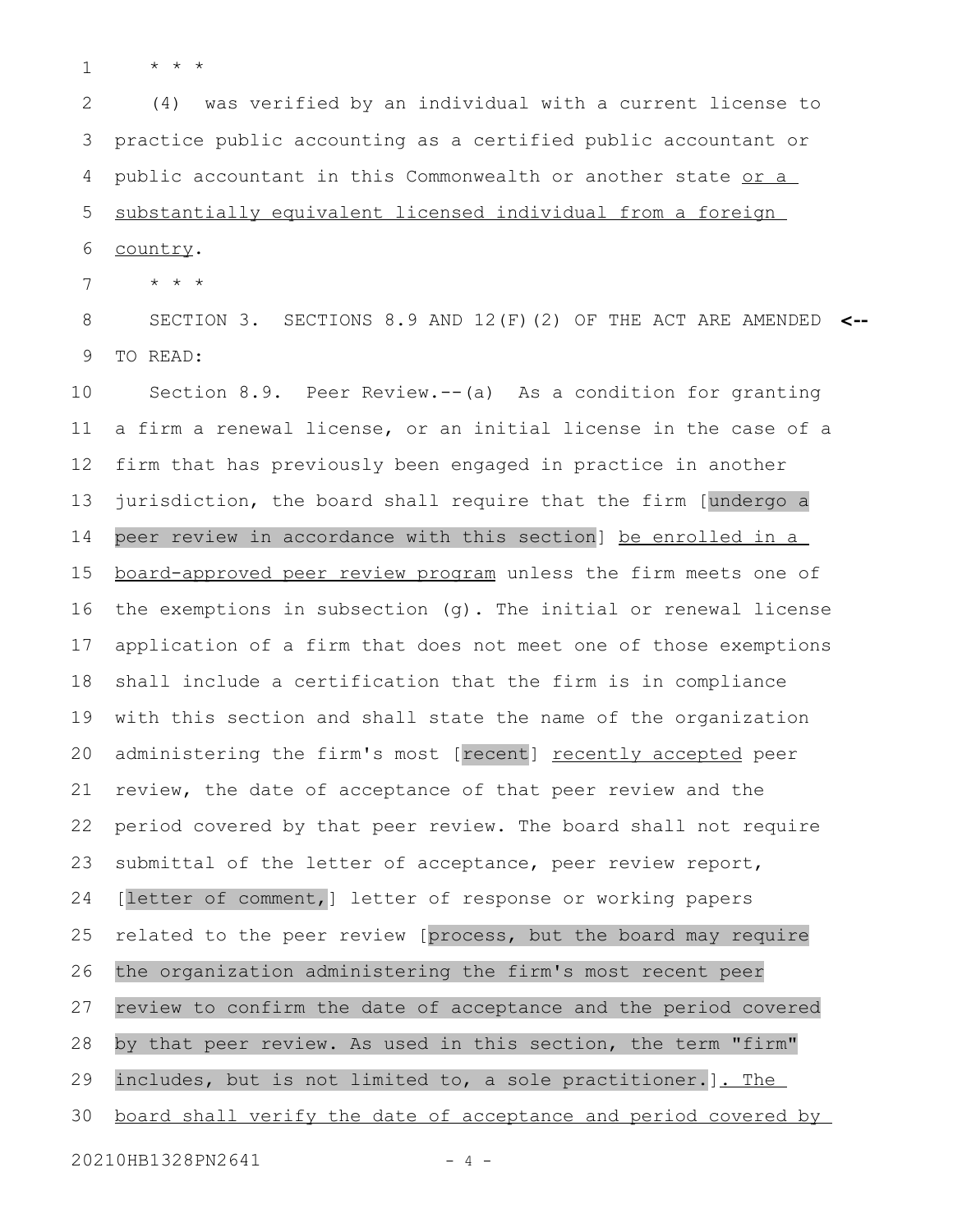the firm's most recently accepted peer review through a secure 1

website provided by the entity administering the peer review $\tau$ **<--** 2

such as AICPA Facilitated State Board Access. 3

(b) A firm [with less than three licensees] shall not be required to undergo a peer review more frequently than once every [five years and a firm with three or more licensees shall not be required to undergo a peer review more frequently than once every] three years, except that: 4 5 6 7 8

(1) The board may order a firm that has been disciplined under section 9.1 of this act or that has been ordered to take remedial action under subsection (e) to undergo a peer review more frequently. 9 10 11 12

(2) A new firm that is not subject to subsection (j) shall [undergo] have its first peer review [within] due eighteen months [after it is granted its initial license.] from the date it was required to enroll in a board-approved peer review program. 13 14 15 16 17

(2.2) A firm that was not previously required to [undergo a peer review] enroll in a board-approved peer review program must notify the board within thirty days after accepting an engagement to perform an attest activity other than a compilation and shall [undergo a peer review within eighteen months after commencing the engagement.] have its initial peer review due eighteen months from the date it was required to 18 19 20 21 22 23 24

enroll in a board-approved peer review program. 25

(3) The regulations of the board may lengthen any of the periods between required peer reviews prescribed in this subsection in such manner, under such circumstances or with respect to such firms as the board in its discretion may consider appropriate. 26 27 28 29 30

20210HB1328PN2641 - 5 -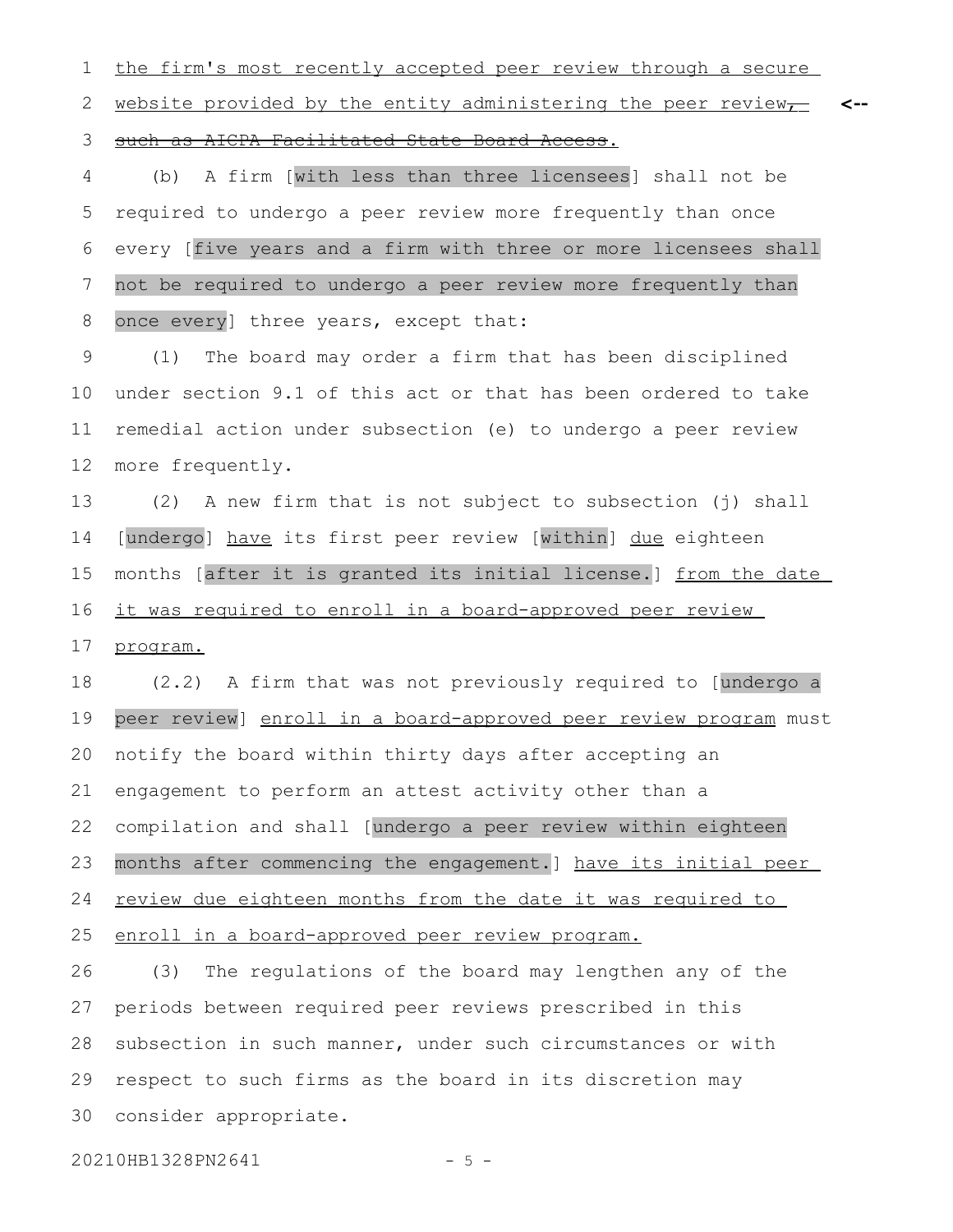(4) Firms A FIRM with fewer than three licensees that were WAS previously not required to undergo a peer review more frequently than once every five years shall be permitted to maintain that five-year peer review cycle until their next peer review is completed., NO LATER THAN THREE YEARS BEFORE DECEMBER **<--** 31, 2027, AND EVERY THREE YEARS THEREAFTER, UNDERGO A PEER REVIEW CONDUCTED PURSUANT TO PEER REVIEW STANDARDS ADOPTED BY THE BOARD. **<-- <-- <--** 1 2 3 4 5 6 7 8

(c) The board shall adopt regulations establishing guidelines for peer reviews which shall: 9 10

(1) Require that a peer review be conducted pursuant to a program and standards approved by the board. The board shall approve only peer review programs that the board finds comply with established standards for performing and reporting on peer reviews. 11 12 13 14 15

(2) Require that a peer review be conducted by a reviewer that is independent of the firm reviewed[, qualified pursuant to board rules] and approved by the organization administering the peer review program. 16 17 18 19

(3) Other than in the peer review process, prohibit the use or public disclosure of information obtained by the reviewer, any organization administering an approved peer review program or the board during or in connection with the peer review process without the firm's permission. The requirement that information not be publicly disclosed shall not apply to a hearing before the board that the firm requests be public under subsection (e) or to the information described in subsection (h) (3). 20 21 22 23 24 25 26 27 28

(d) (1) The peer review of a firm that performs one or more [audits of historical financial statements or examinations of 20210HB1328PN2641 - 6 -29 30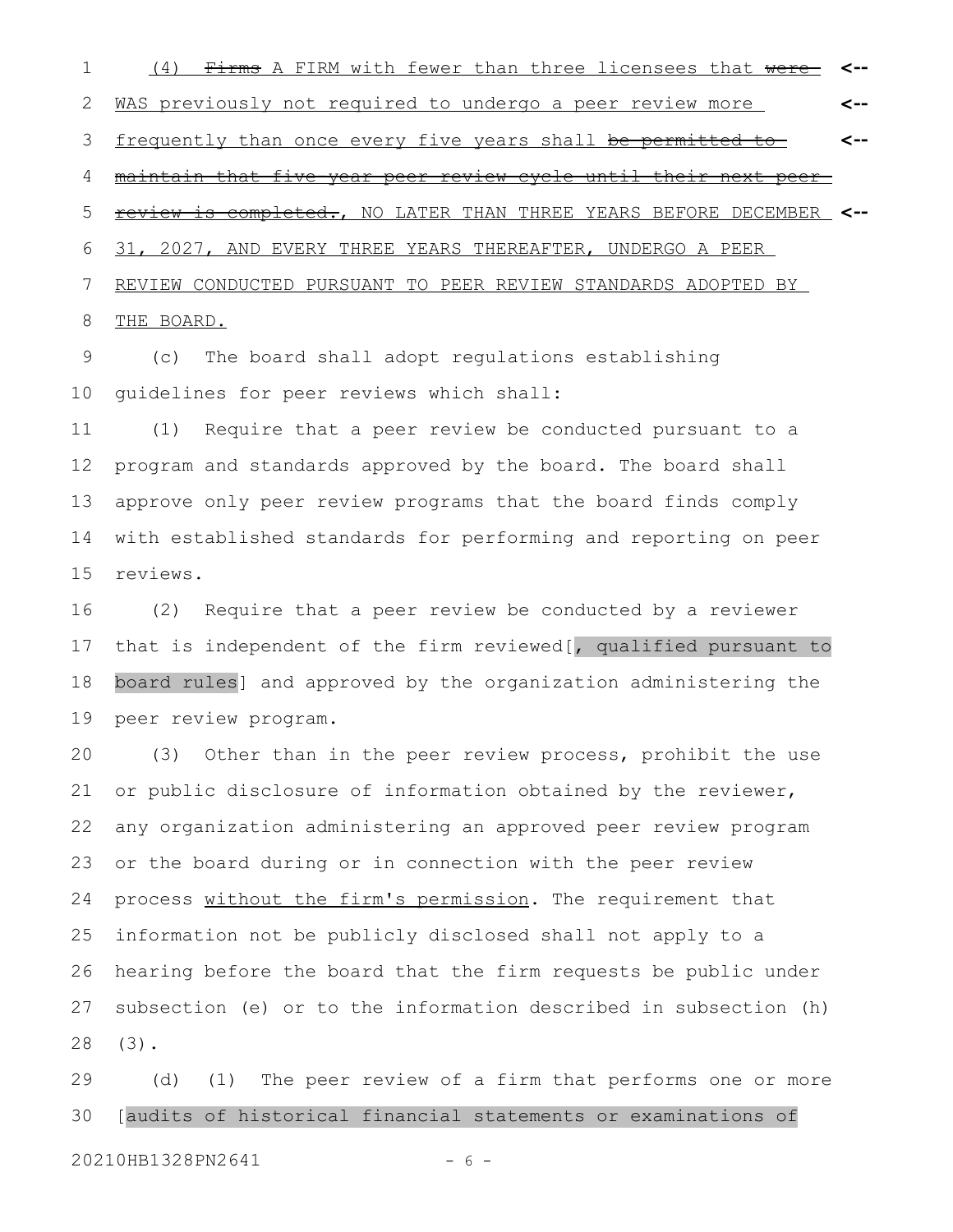prospective financial information shall be a system review, including a study and evaluation of a representative selection of audit, examination, review and compilation reports, the financial information upon which those reports were based and the associated working papers. The system review shall include additional procedures relating to the firm's system of quality control sufficient to provide the reviewer with a reasonable basis upon which to issue a peer review report.] engagements under the Statements on Auditing Standards (SAS), Government Auditing Standards, examinations in accordance with the Statements on Standards for Attestation Engagements (SSAE) , or engagements under PCAOB standards as their highest level of service shall have a system review. (2) The peer review of a firm that performs no [audit or examination engagements] engagements under the Statements on Auditing Standards (SAS), Government Auditing Standards, examination engagements in accordance with the Statements on Standards for Attestation Engagements (SSAE) or engagements under PCAOB standards but does perform one or more review engagements in accordance with the Statements on Standards for Accounting and Review Services (SSARS) or services under the Statements on Standards for Attestation Engagements (SSAE) not included in a system review shall be required only to be an engagement review<sub>-[</sub>, including a study and evaluation of a representative selection of reports issued by the firm and the financial information upon which those reports were based; but, if such a firm elects to have a system review, that review shall also be acceptable. The engagement review shall include a study of the associated working papers and procedures and inquiries sufficient to provide the reviewer with a reasonable basis upon 20210HB1328PN2641 - 7 -1 2 3 4 5 6 7 8 9 10 11 12 13 14 15 16 17 18 19 20 21 22 23 24 25 26 27 28 29 30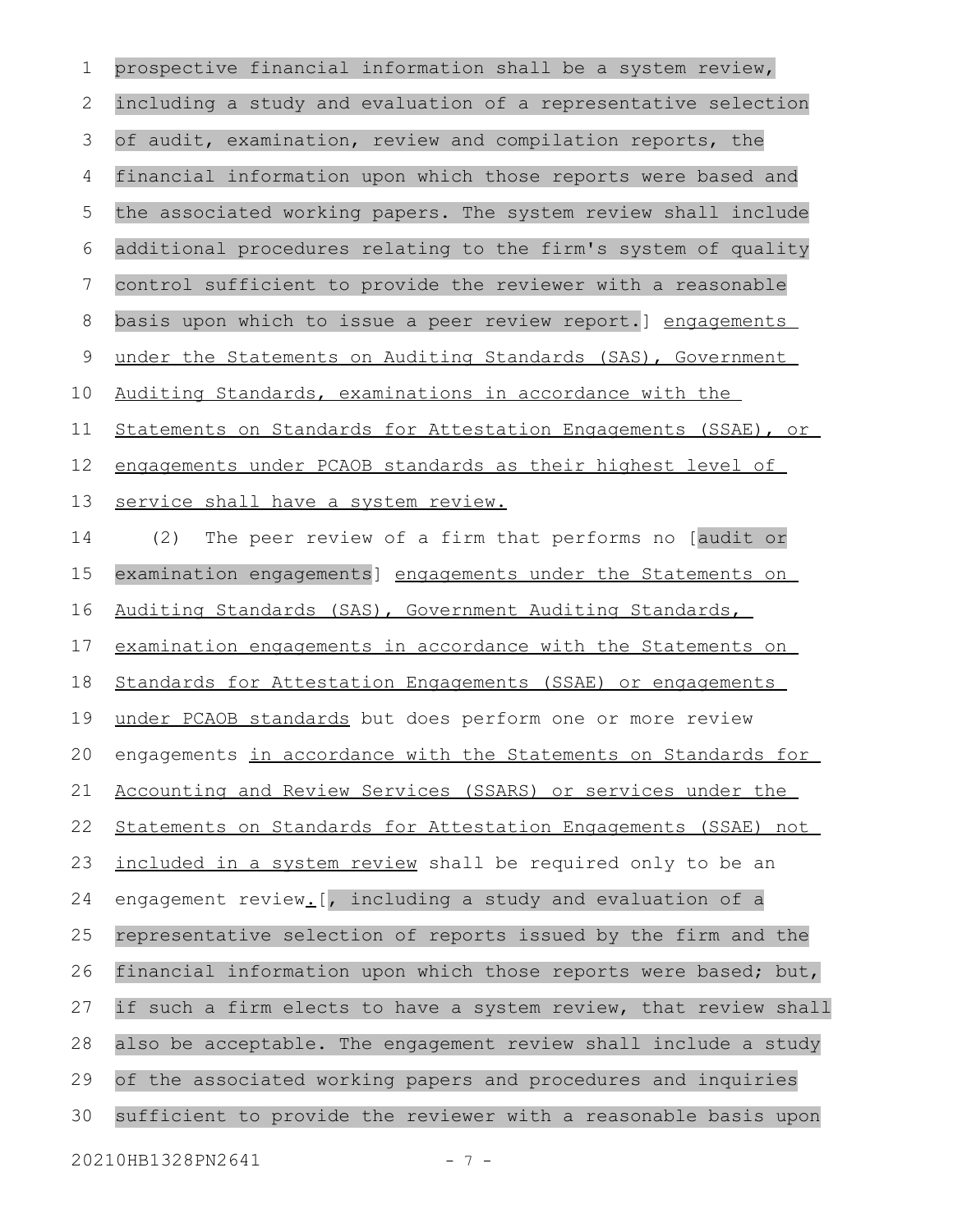which to issue a peer review report. 1

(3) A firm that does not perform any audits or reviews, regardless of whether or not the firm performs compilations, shall be exempt from the requirement to undergo a peer review to the extent provided in subsection (g)(2).] (e) [If a firm does not comply with any remedial actions determined appropriate by the administering organization, the administering organization shall refer the matter to the board to determine if further action under this subsection is warranted. The board may at its discretion or shall upon submission of a written application by the firm hold a hearing to determine whether the firm complies with the appropriate professional standards and practices.] When the board is made aware that a firm has had the firm's enrollment in peer review dropped or terminated and is not in compliance with the enrollment requirements in section 8.9, the board may consider, pursuant to a hearing or with consent, other measures, including disciplinary action, against the reviewed firm and any individual licensee employed by the reviewed firm. The hearing shall be confidential and shall not be open to the public unless requested by the firm. [If the board after conducting a hearing determines that the firm complies with the appropriate professional standards and practices, it shall issue an order requiring the reviewer and the administering organization to take any necessary action to record and implement the board's determination and to restore the status of compliance of the firm. However, if the board after conducting the hearing determines that the firm does not comply with the appropriate professional standards and practices, it] After conducting the hearing, the board may issue an order that requires both of the 20210HB1328PN2641 - 8 -2 3 4 5 6 7 8 9 10 11 12 13 14 15 16 17 18 19 20 21 22 23 24 25 26 27 28 29 30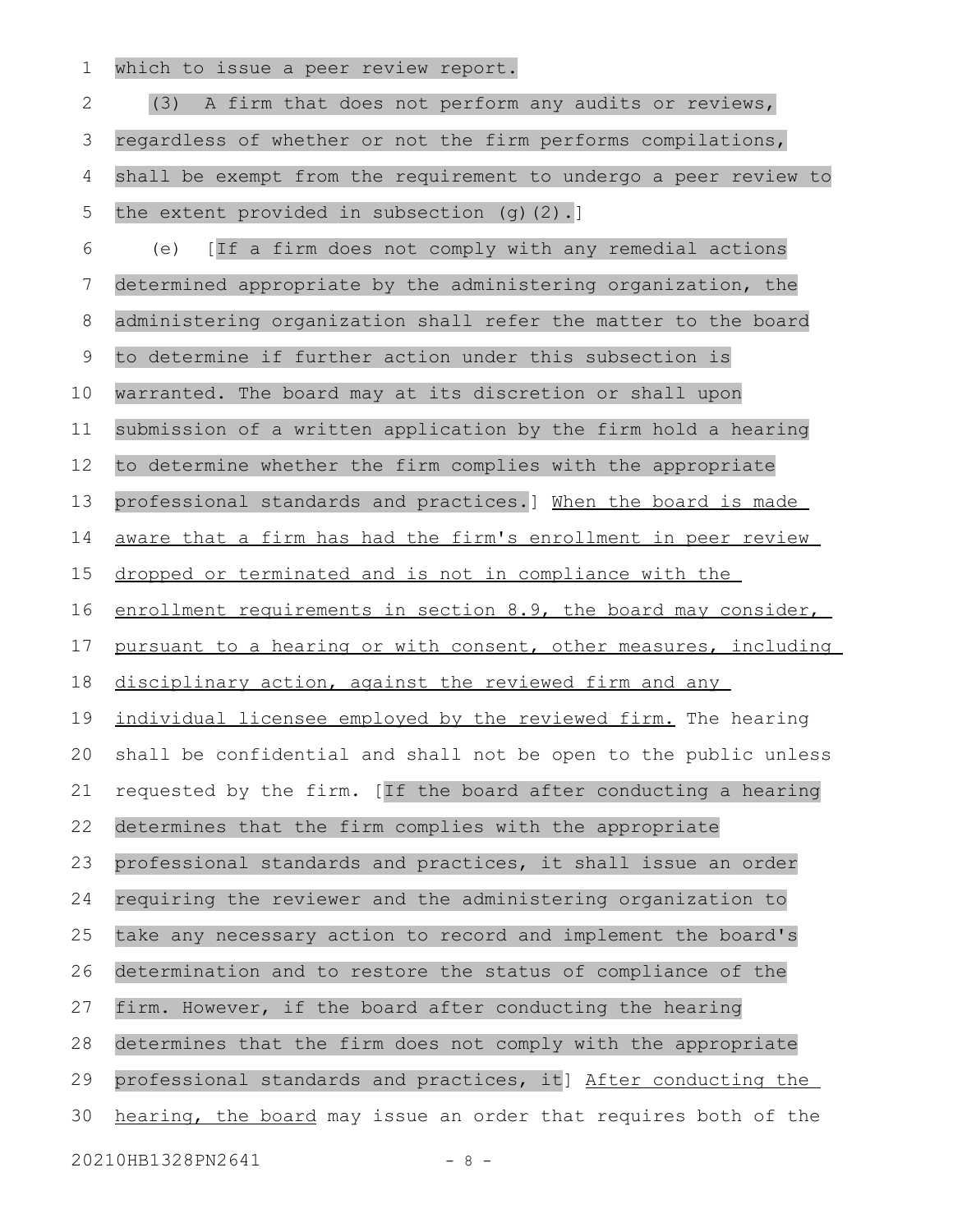following: 1

(1) Remedial action, which may include any or all of the following: 2 3

(i) Requiring employes of the firm to complete general or specific continuing professional education courses. 4 5

(ii) Requiring the firm to undergo a peer review more frequently than every three years. 6 7

(iii) Any other remedial action specified by the board. (2) An affidavit from the firm, submitted within the time specified by the board $<sub>L</sub>$  indicating completion of the required</sub> remedial [actions.] or other actions causing the firm's enrollment in the peer review program to be dropped or terminated and evidence that the firm has reenrolled in peer review. The board shall verify a firm's reenrollment in peer review through a secure website provided by the entity administering the peer review such as AICPA Facilitated State Board Access. **<--** 8 9 10 11 12 13 14 15 16 17

(f) The firm reviewed shall pay for any peer review performed. 18 19

(g) A firm shall be exempt from the requirement to undergo a peer review if any of the following applies: 20 21

(1) Within three years before the date of application for initial or renewal licensure, the firm has undergone a peer review conducted in another state or foreign jurisdiction which meets the requirements of subsection (c)(1) and (2). [The firm shall submit to the board a letter from the organization administering the firm's most recent peer review stating the date on which the peer review was completed.] The board shall verify the date of acceptance through Facilitated State Board Access. The board shall verify the date of acceptance and period 22 23 24 25 26 27 28 29 30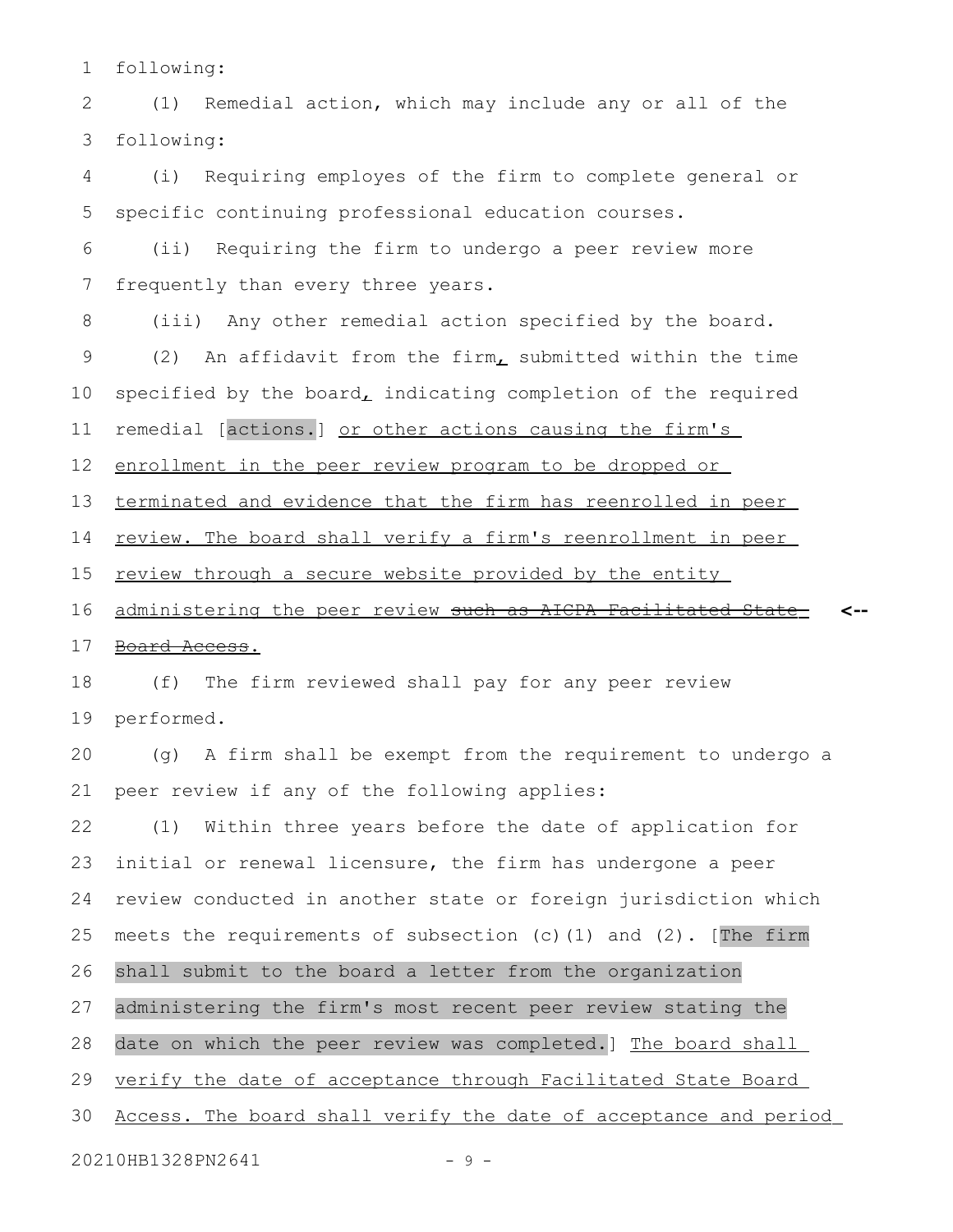covered by the firm's most recently accepted peer review through a secure website provided by the entity administering the peer review such as AICPA Facilitated State Board Access. (2) [The firm satisfies both of the following conditions: (i)] During the preceding two years, the firm has not accepted or performed any [audit or review engagement. (ii) Within the next two years, the firm does not intend to accept or perform any audit or review engagement.] attestation engagements other than a compilation. (3) For reasons of personal health, military service or other good cause, the [board determines that the firm is entitled to an exemption for a period of time not to exceed **<--** 1 2 3 4 5 6 7 8 9 10 11 12

twelve months.] firm shall provide to the board a copy of a 13

grant of an extension, including the resulting new due date, 14

within thirty days of receipt from the administering 15

organization. 16

(h) In any civil action, arbitration or administrative proceeding, regardless of whether a licensee is a party thereto, all of the following shall apply: 17 18 19

(1) The proceedings, records (including, without limitation, letters of acceptance, peer review reports, letters of comment and letters of response) and working papers related to the peer review process of any reviewer, administering organization or board member are privileged and not subject to discovery, subpoena or other means of legal process and may not be introduced into evidence. 20 21 22 23 24 25 26

(2) No employe, member or agent of an administering organization, reviewer or board member shall be permitted or required to testify as to any matters produced, presented, disclosed or discussed during or in connection with the peer 27 28 29 30

20210HB1328PN2641 - 10 -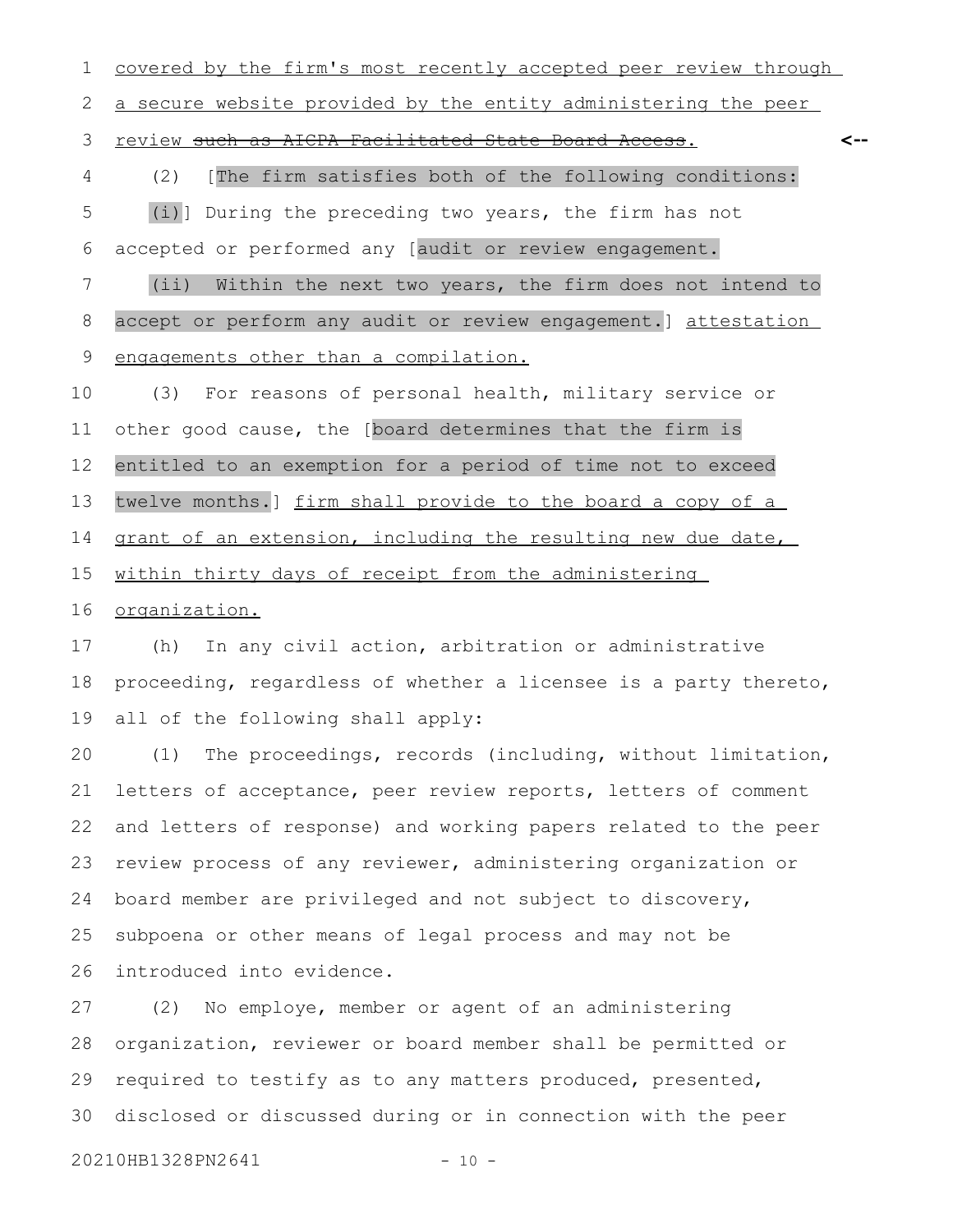review process or be required to testify to any finding, recommendation, evaluation, opinion or other actions of any person in connection with the peer review process. 1 2 3

(3) No privilege exists under this subsection: 4

(i) For information presented or considered in the peer review process that was otherwise available to the public. (ii) For material not prepared in connection with a peer review merely because they subsequently are presented or considered as part of the peer review process. 5 6 7 8 9

(iii) In connection with an administrative proceeding or related civil action brought for the purpose of enforcing this section. 10 11 12

[(i) If a peer review report indicates that a firm complies with the appropriate professional standards and practices set forth in the regulations of the board, the administering organization shall destroy all working papers and documents, other than report-related documents, related to the peer review within ninety days after issuance to the firm of the letter of acceptance by the administering organization. If a peer review letter of acceptance indicates that corrective action by a firm is required, the administering organization may retain documents and reports related to the peer review until completion of the next peer review or other agreed-to corrective actions.] (j) [In the event the practices of two or more firms are merged or otherwise combined, the surviving firm shall retain the peer review year of the largest firm, as determined by the 13 14 15 16 17 18 19 20 21 22 23 24 25 26

practices. In the event that the practice of a firm is divided or a portion of its practice is sold or otherwise transferred, any firm acquiring some or all of the practice that does not 28 29 30

number of accounting and auditing hours of each of the

20210HB1328PN2641 - 11 -

27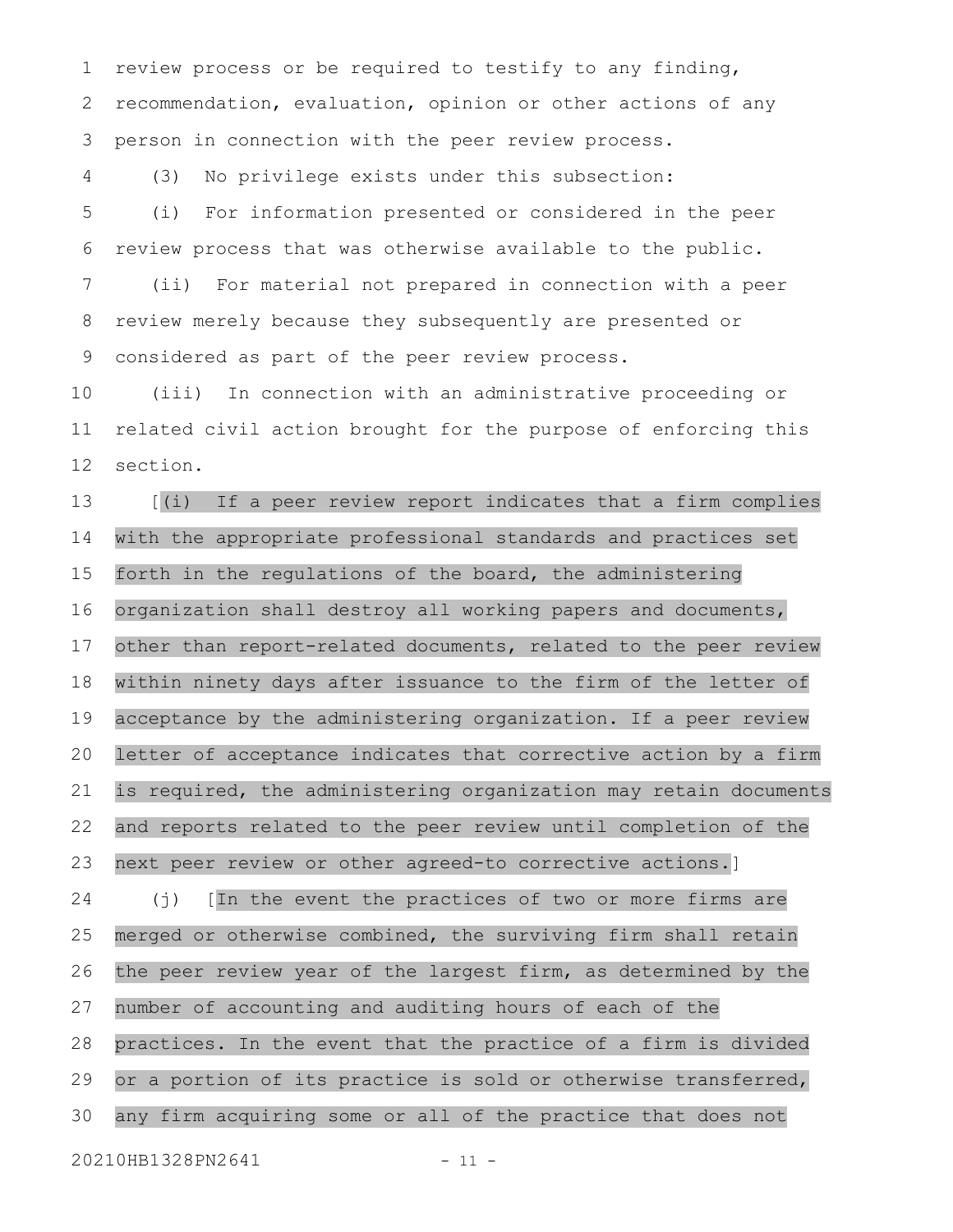already have its own review year shall retain the review year of the former firm. In the event that the first peer review of a firm that would otherwise be required by this subsection would be less than twelve months after its previous review, a review year shall be assigned by the administering organization so that the firm's next peer review occurs after not less than twelve months of operation, but not later than eighteen months of operation.] In the event a practice unit is sold, dissolved or merged with the practice of one or more other practice units, the determination of successor or predecessor practice unit, peer review year end and the peer review due date shall be made in accordance with the administering organization's quidance. (k) (1) None of the following persons shall be held to have violated any criminal law or to be civilly liable by reason of the performance by him or it of any duty, function or activity under this section so long as the person has not engaged in recklessness or willful misconduct: (i) reviewers; (ii) the administering organization or any of its members, employees or agents or any person furnishing professional counsel or services to the administering organization; or (iii) board members. (2) Subsection (h) shall not apply to the defense of a claim alleging conduct not protected under clause (1). [(l) This section shall apply as follows: (1) Except as provided in clause (2), this section shall take effect on February 3, 1997. This clause includes without limitation effectiveness for the purposes of permitting the board to promulgate the regulations under subsection (c) and of applying subsections (h) and (k). 20210HB1328PN2641 - 12 -1 2 3 4 5 6 7 8 9 10 11 12 13 14 15 16 17 18 19 20 21 22 23 24 25 26 27 28 29 30